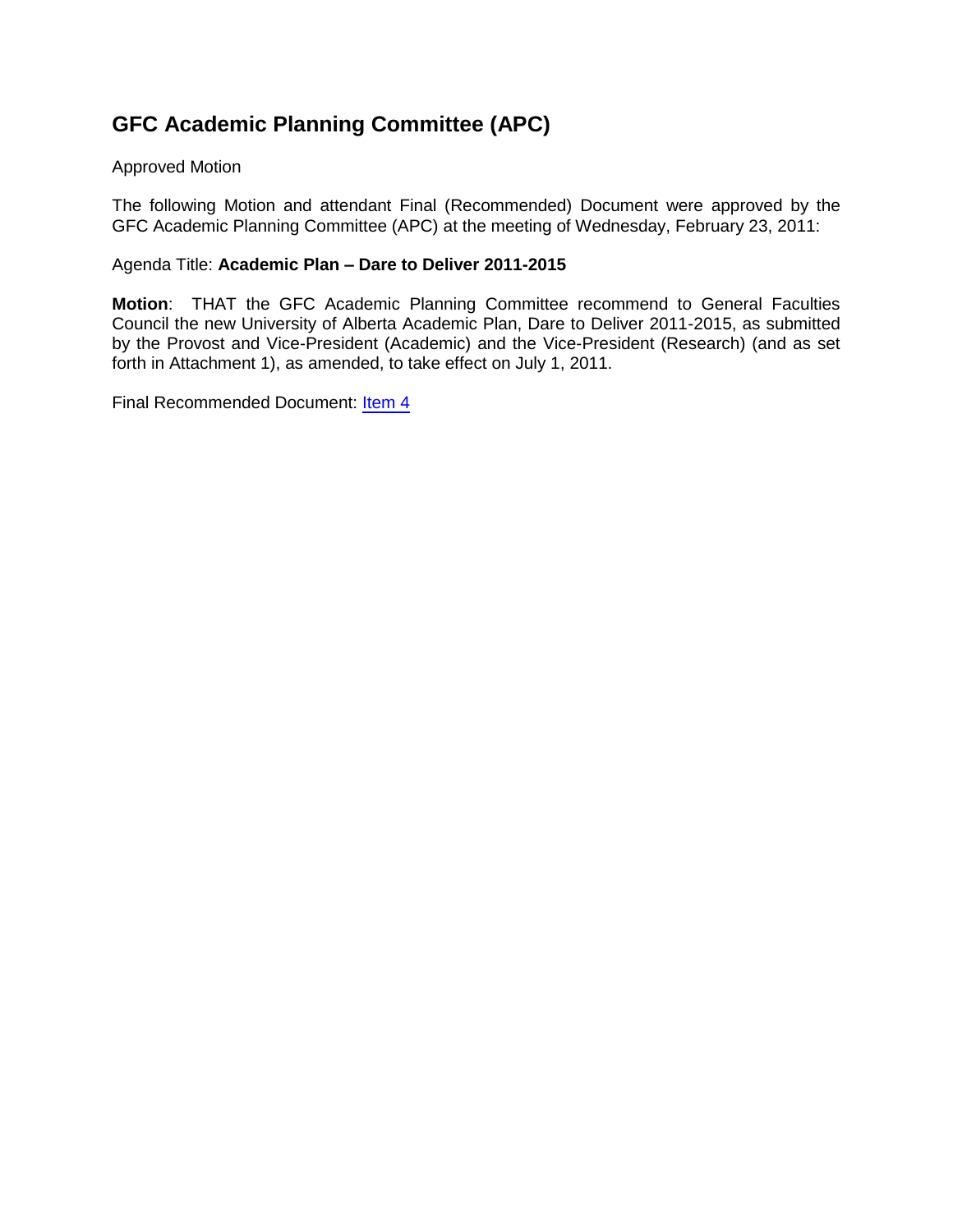<span id="page-1-0"></span>

FINAL Item No. 4

#### **OUTLINE OF ISSUE**

#### Agenda Title: **Academic Plan –** *Dare to Deliver 2011-2015*

**Motion**: THAT the GFC Academic Planning Committee recommend to General Faculties Council the new University of Alberta Academic Plan, *Dare to Deliver 2011-2015*, as submitted by the Provost and Vice-President (Academic) and the Vice-President (Research) (and as set forth in Attachment 1), as amended, to take effect on July 1, 2011.

#### **Item**

| <b>Action Requested</b> | $\Box$ Approval Recommendation $\boxtimes$ Discussion/Advice $\Box$ Information |
|-------------------------|---------------------------------------------------------------------------------|
| Proposed by             | Carl Amrhein, Provost and Vice-President (Academic), and Lorne                  |
|                         | Babiuk, Vice-President (Research)                                               |
| <b>Presenters</b>       | Carl Amrhein, Provost and Vice-President (Academic), and Lorne                  |
|                         | Babiuk, Vice-President (Research)                                               |
| Subject                 | Academic Plan: Dare to Deliver 2011-2015                                        |

#### **Details**

| Responsibility                      | Provost and Vice-President (Academic) and Vice-President (Research)     |
|-------------------------------------|-------------------------------------------------------------------------|
| The Purpose of the Proposal is      | To obtain final approval of the attached document which will then serve |
| (please be specific)                | as the University of Alberta's Academic Plan from July 1, 2011 to June  |
|                                     | 30, 2015.                                                               |
| The Impact of the Proposal is       | The new Academic Plan will come into effect on July 1, 2011.            |
| Replaces/Revises (eg, policies,     | The current Academic Plan, Dare to Deliver, expires on June 30, 2011.   |
| resolutions)                        |                                                                         |
| <b>Timeline/Implementation Date</b> | July 1, 2011.                                                           |
| <b>Estimated Cost</b>               | N/A                                                                     |
| Sources of Funding                  | N/A                                                                     |
| <b>Notes</b>                        | This document is currently moving through a consultative phase.         |
|                                     | Members are asked to consider this item for discussion purposes only    |
|                                     | at this time.                                                           |

#### **Alignment/Compliance**

| Alignment with Guiding           | The Academic Plan, Dare to Deliver 2011-2015, aligns with Dare to                                                                                                                                                                                                                                                                                                                                                                                                                                                                                |
|----------------------------------|--------------------------------------------------------------------------------------------------------------------------------------------------------------------------------------------------------------------------------------------------------------------------------------------------------------------------------------------------------------------------------------------------------------------------------------------------------------------------------------------------------------------------------------------------|
| <b>Documents</b>                 | Discover and the Comprehensive Institutional Plan (CIP).                                                                                                                                                                                                                                                                                                                                                                                                                                                                                         |
| Compliance with Legislation,     | 1. Post-Secondary Learning Act (PSLA): The Post-Secondary                                                                                                                                                                                                                                                                                                                                                                                                                                                                                        |
| Policy and/or Procedure          | Learning Act (PSLA) gives General Faculties Council (GFC)                                                                                                                                                                                                                                                                                                                                                                                                                                                                                        |
| Relevant to the Proposal (please | responsibility, subject to the authority of the Board of Governors, over                                                                                                                                                                                                                                                                                                                                                                                                                                                                         |
| quote legislation and include    | "the academic affairs of the university" (Section 26(1)) and "student                                                                                                                                                                                                                                                                                                                                                                                                                                                                            |
| identifying section numbers)     | affairs" (Section 31(1)).                                                                                                                                                                                                                                                                                                                                                                                                                                                                                                                        |
|                                  |                                                                                                                                                                                                                                                                                                                                                                                                                                                                                                                                                  |
|                                  | 2. GFC Academic Planning Committee Terms of Reference/3.<br>Mandate of the Committee: "The Academic Planning Committee<br>(APC) is GFC's senior committee dealing with academic, financial and<br>planning issues. [] [T]he President, Provost and Vice-President<br>(Academic) or other Vice-Presidents may refer any matter to APC for<br>consideration or recommendation to GFC. APC is also responsible to<br>GFC for promoting an optimal learning environment for students and<br>excellence in teaching, research, and graduate studies." |
|                                  | GFC Academic Planning Committee Terms of Reference/3.<br>3.                                                                                                                                                                                                                                                                                                                                                                                                                                                                                      |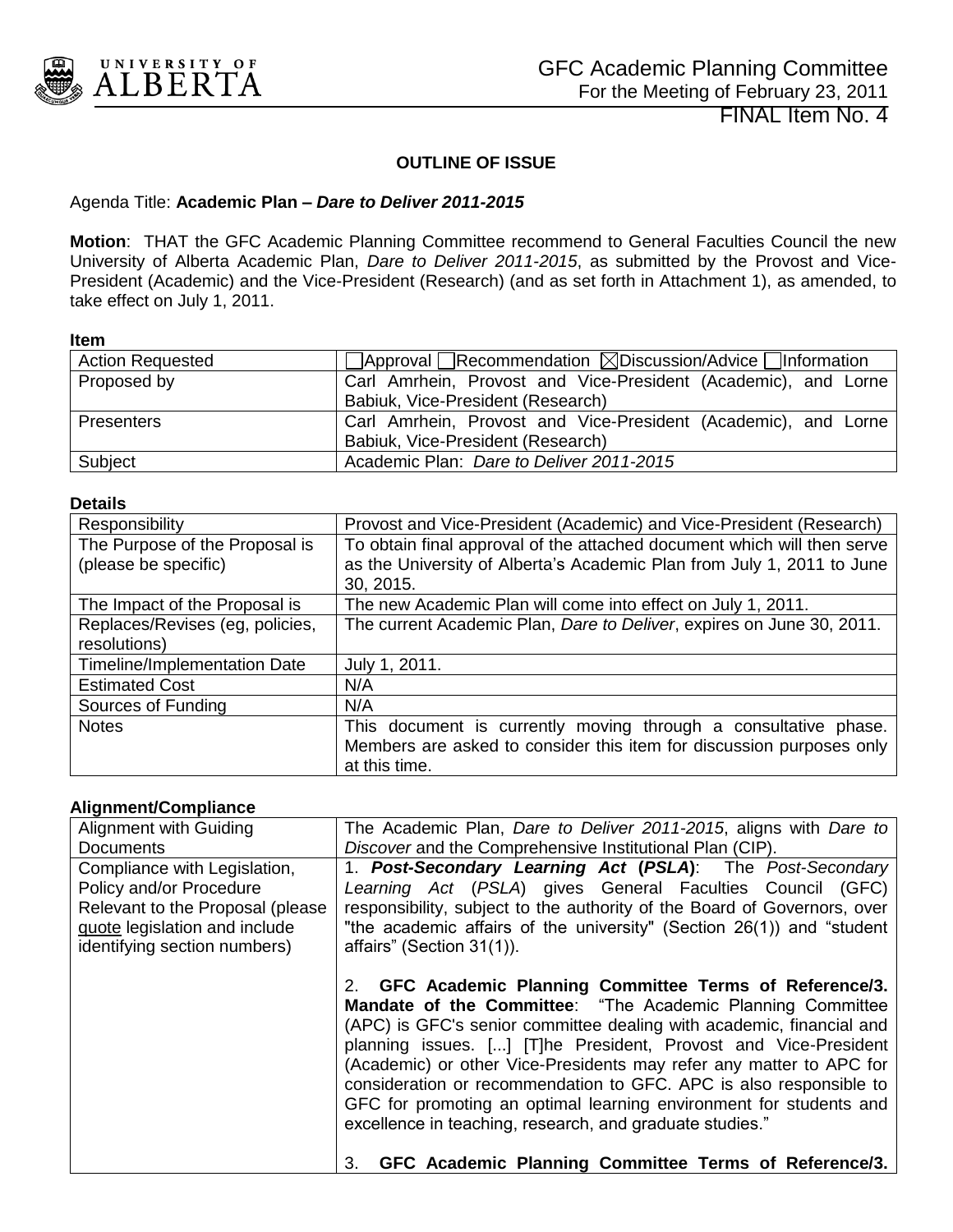

**Mandate of the Committee**: GFC APC is responsible for making recommendations to GFC concerning policy matters and action matters with regard to "planning and priorities with respect to the University's

4. **GFC Executive Committee Terms of Reference/3. Mandate of the Committee**: "To act as the executive body of General Faculties Council and, in general, carry out the functions delegated to it by General Faculties Council."

5. 3. **GFC Executive Committee Terms of Reference (Section 3/Mandate of the Committee)**:

#### "5. **Agendas of General Faculties Council**

longer term academic [ . . . ] development." (Section 3.1.)

GFC has delegated to the Executive Committee the authority to decide which items are placed on a GFC Agenda, and the order in which those agenda items appear on each GFC agenda. [...]

When recommendations are forwarded to General Faculties Council from APC, the role of the Executive shall be to decide the order in which items should be considered by GFC. The Executive Committee is responsible for providing general advice to the Chair about proposals being forwarded from APC to GFC.

With respect to recommendations from other bodies and other GFC committees, […] the role of the Executive Committee shall be to examine and debate the substance of reports or recommendations and to decide if an item is ready to be forwarded to the full governing body. The Executive Committee may decide to refer a proposal back to the originating body, to refer the proposal to another body or individual for study or review, or to take other action in order to ready a proposal for consideration by General Faculties Council. When the GFC Executive Committee forwards a proposal to GFC, it shall make a recommendation that GFC endorse; endorse with suggested amendments; not endorse; or forward the proposal with no comment."

6. **Board Learning and Discovery Committee Terms of Reference/3. Mandate of the Committee**: "Except as provided in paragraph 4 hereof and in the Board's General Committee Terms of Reference, the Committee shall, in accordance with the Committee's responsibilities with powers granted under the Post-Secondary Learning Act, monitor, evaluate, advise and make decisions on behalf of the Board with respect to matters concerning the teaching and research affairs of the University, including proposals coming from the administration and from General Faculties Council (the "GFC"), and shall consider future educational expectations and challenges to be faced by the University. The Committee shall also include any other matter delegated to the Committee by the Board.

Without limiting the generality of the foregoing the Committee shall: [...] f. undertake studies and review academic matters that pertain to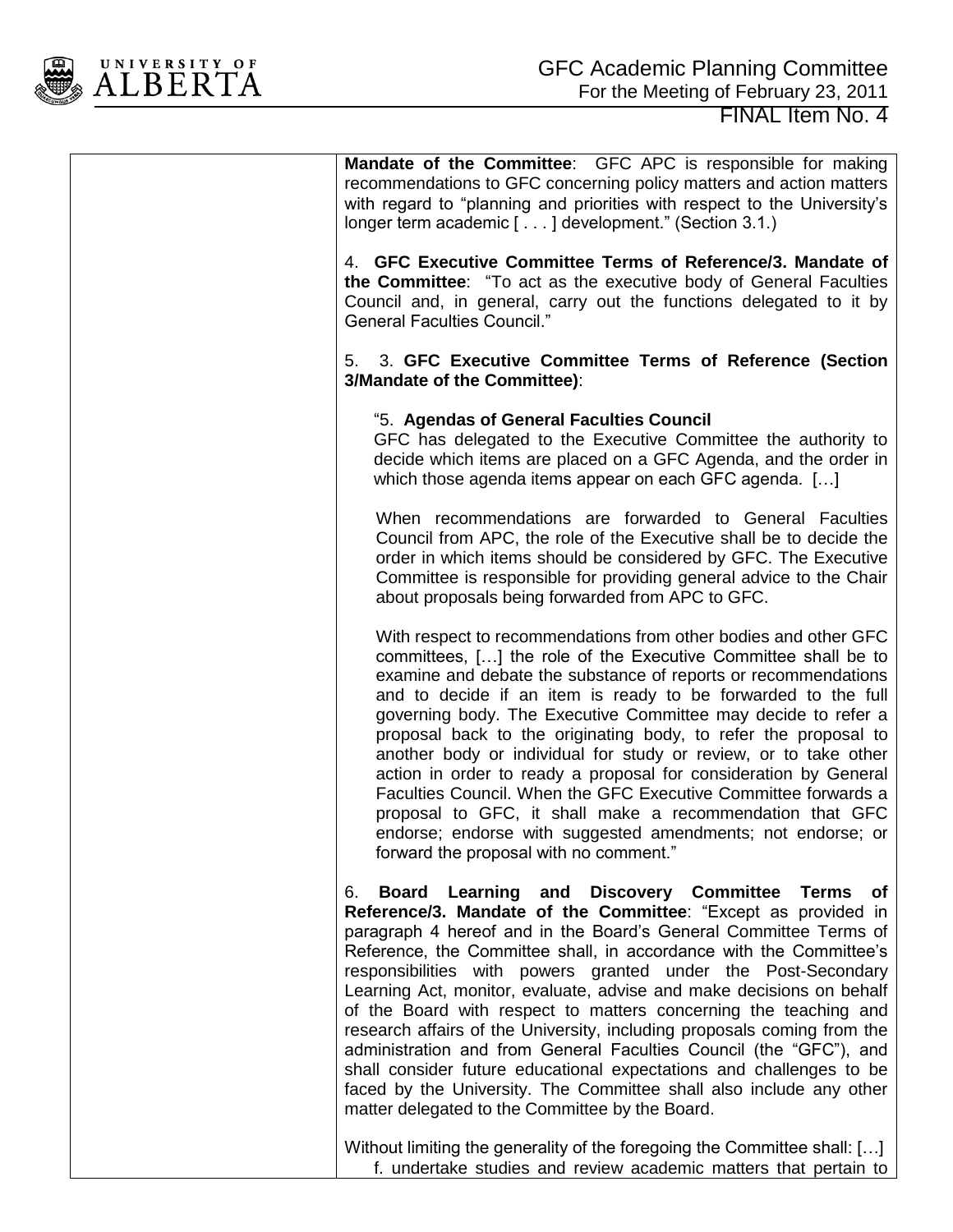

| the quality of the educational experience at the University;<br>monitor educational and research trends, community<br>a.<br>expectations and demands;<br>$\left[ \ldots \right]$                                                                                                                                                             |
|----------------------------------------------------------------------------------------------------------------------------------------------------------------------------------------------------------------------------------------------------------------------------------------------------------------------------------------------|
| i. ensure that the academic teaching and research activities at the<br>University are administered and undertaken in a manner consistent<br>with the vision and mission of the University;<br>j. consider future educational expectations and challenges to be<br>faced by the University [.] []"                                            |
| 7. Post-Secondary Learning Act (PSLA): Section 27(1) of the PSLA<br>states that "[e]ach university must have a deans' council that shall<br>consist of (a) the president, who is the chair, (b) the vice-presidents,<br>(c) the dean of each faculty, and (d) any other officers of the university<br>that may be designated by the council. |
| [27] (2) The deans' council is an advisory body to the president of the<br>university, the board and the general faculties council and has the<br>powers, duties and functions that are delegated to it."                                                                                                                                    |

#### **Routing** (Include meeting dates)

| ັັ                             |                                                                             |
|--------------------------------|-----------------------------------------------------------------------------|
| <b>Consultative Route</b>      | August 24, 2010 - Senior Administration Retreat;                            |
| (parties who have seen the     | August 25, 2010 – GFC Academic Planning Committee (APC);                    |
| proposal and in what capacity) | August 30, 2010 – GFC Executive Committee;                                  |
|                                | August 31, 2010 - Budget Advisory Committee (BAC);                          |
|                                | September 1, 2010 - Deans' Council;                                         |
|                                | September 8, 2010 - Joint GFC APC/Executive Committee;                      |
|                                | September 13, 2010 - Vice-Provosts' Meeting (VPM);                          |
|                                | September 13, 2010 – Teaching, Learning and Technology (TLAT)<br>Council:   |
|                                | September 14, 2010 - Students' Council;                                     |
|                                | September 20, 2010 - General Faculties Council;                             |
|                                | September 20, 2010 – Graduate Student's Association (GSA) Council;          |
|                                | September 21, 2010 - President's Advisory Committee of Chairs               |
|                                | (PACC);                                                                     |
|                                | September 24, 2010 – University Research Policy Committee (URPC);           |
|                                | September 27, 2010 - Board Learning and Discovery Committee<br>(BLDC);      |
|                                | September 29, 2010 - Alumni Council;                                        |
|                                | September 29, 2010 - Academic Leadership Program (Chairs' School);          |
|                                | October 4, 2010 – GFC Committee on the Learning Environment<br>(CLE);       |
|                                | October 5, 2010 - Strategic Initiatives Group (SIG);                        |
|                                | October 6, 2010 - Academic Directors, Chairs, and Deans Group<br>$(ADCD)$ ; |
|                                | November 1, 2010 - GSA and SU Town Hall;                                    |
|                                | November 8, 2010 – Vice-Provosts and Vice-President (Research)              |
|                                | Meeting;                                                                    |
|                                | November 10, 2010 – Executive Planning Committee (EPC);                     |
|                                | November 18, 2010 - GFC Academic Standards Committee (ASC);                 |
|                                | November 25, 2010 - Council on Student Affairs (COSA);                      |
|                                | December 2, 2010 - The Senate;                                              |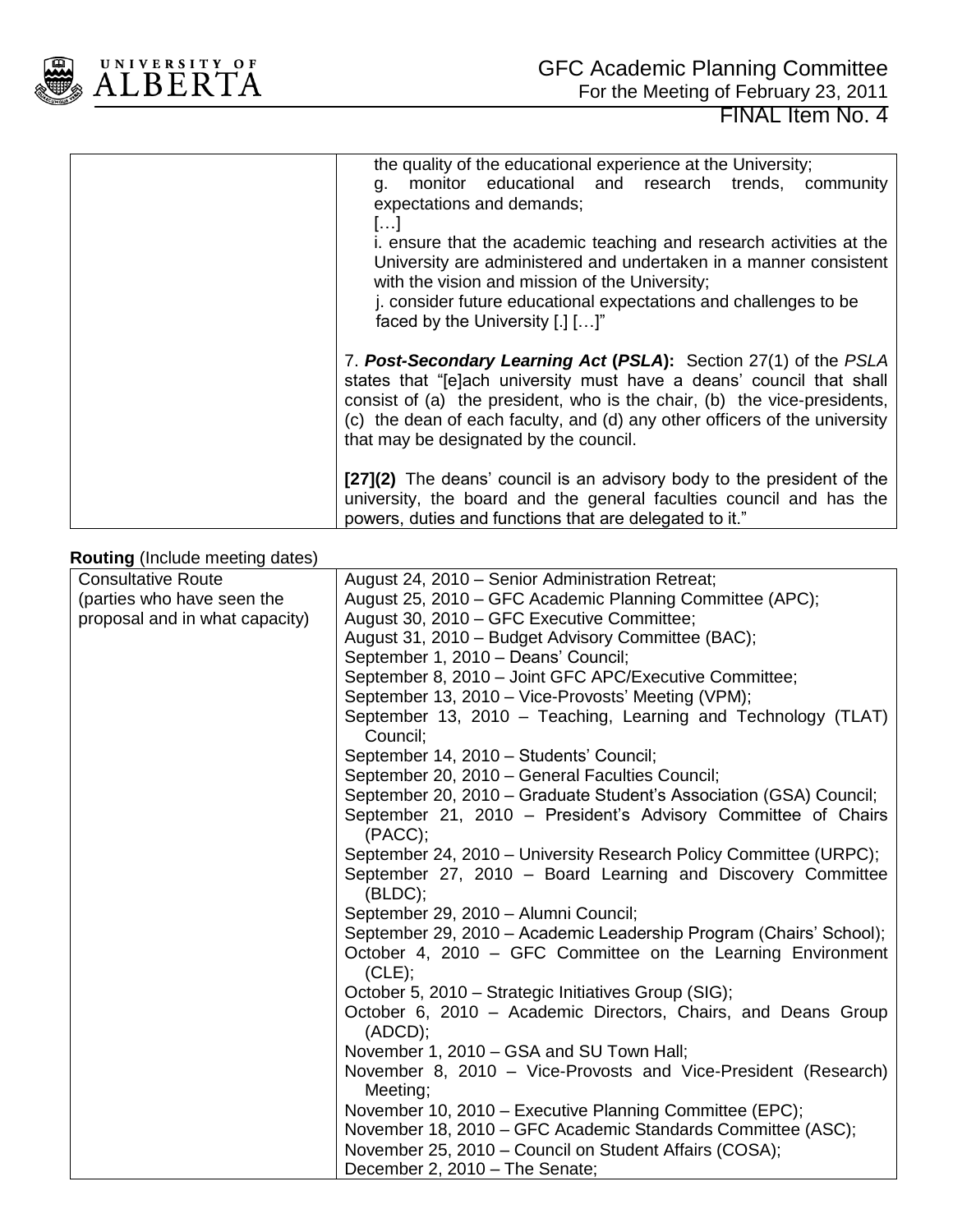

For the Meeting of February 23, 2011

FINAL Item No. 4

|                             | December 21, 2010 - Review Session;                             |
|-----------------------------|-----------------------------------------------------------------|
|                             | January 10, 2011 – Vice-Provosts and Vice-President (Research); |
|                             | January 18, 2011 - SIG;                                         |
|                             | January 26, 2011 - EPC;                                         |
|                             | February 2, 2011 - Deans' Council;                              |
|                             | February 3, $2011 - GFC CLE$ ;                                  |
|                             | February 7, 2011 – GFC Executive Committee;                     |
|                             | February 9, 2011 – GFC APC;                                     |
|                             | February 15, 2011 - PACC;                                       |
|                             | April 18, 2011 – BLDC (for information);                        |
|                             | May 13, 2011 – Board of Governors (for information)             |
| Approval Route (Governance) | February 23, 2011 - GFC Academic Planning Committee<br>(for     |
| (including meeting dates)   | recommendation to GFC);                                         |
|                             | March 7, 2011 – GFC Executive Committee (for placement on the   |
|                             | March 21, 2011 GFC meeting agenda only);                        |
|                             | March 21, 2011 – General Faculties Council (for final approval) |
| <b>Final Approver</b>       | <b>General Faculties Council</b>                                |

Attachments (each to be numbered 1 - <>)

1. Attachment 1 (pages 1 – 15): *Dare to Deliver 2011 – 2015 (The Academic Plan for the University of Alberta)*

*Prepared by:* Von Whiting, Senior Administrative Officer, Office of the Provost and Vice-President (Academic) (with assistance from University Governance)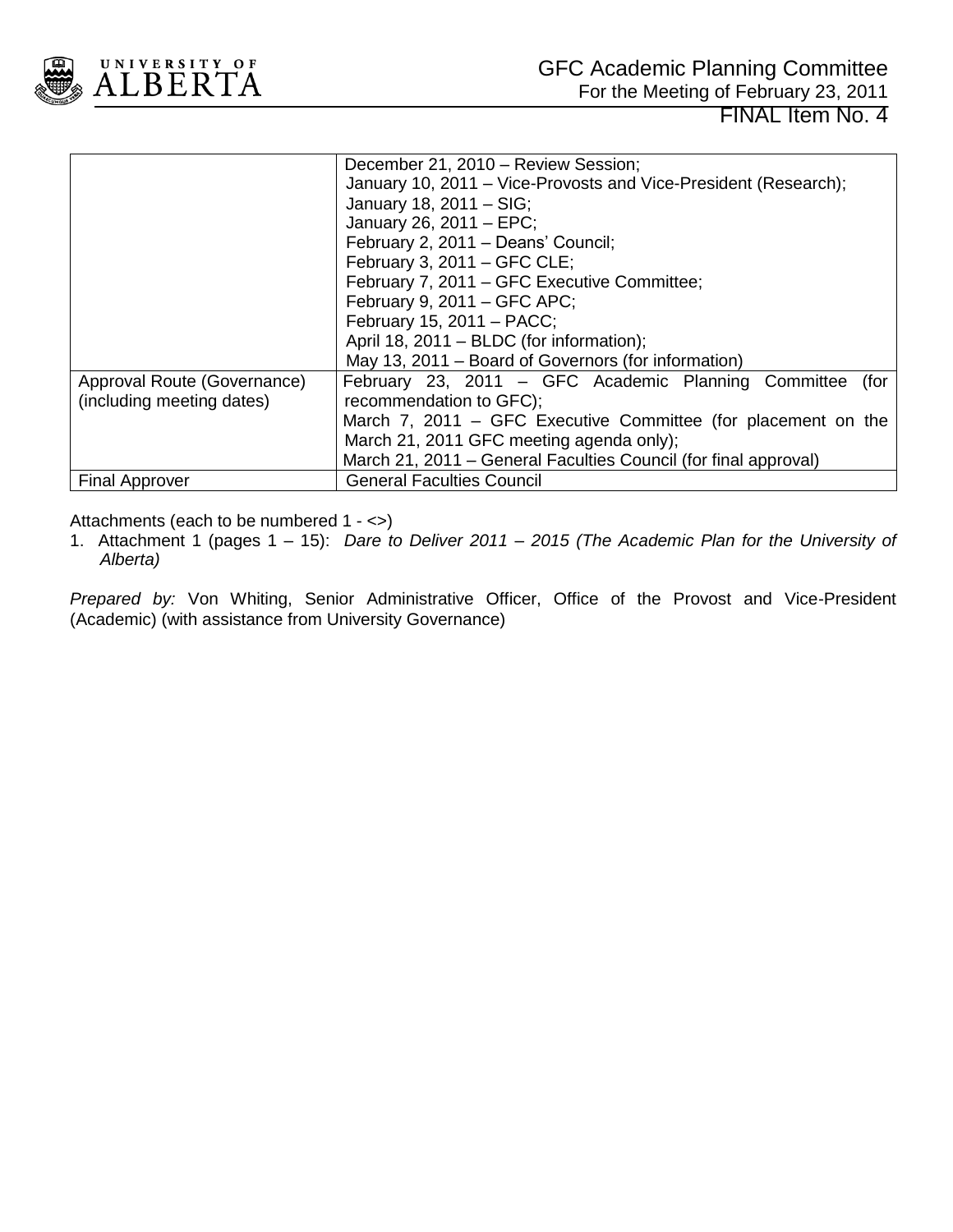GFC APC Final (Recommended) Version

# *Dare to Deliver 2011-2015*

The Academic Plan for the University of Alberta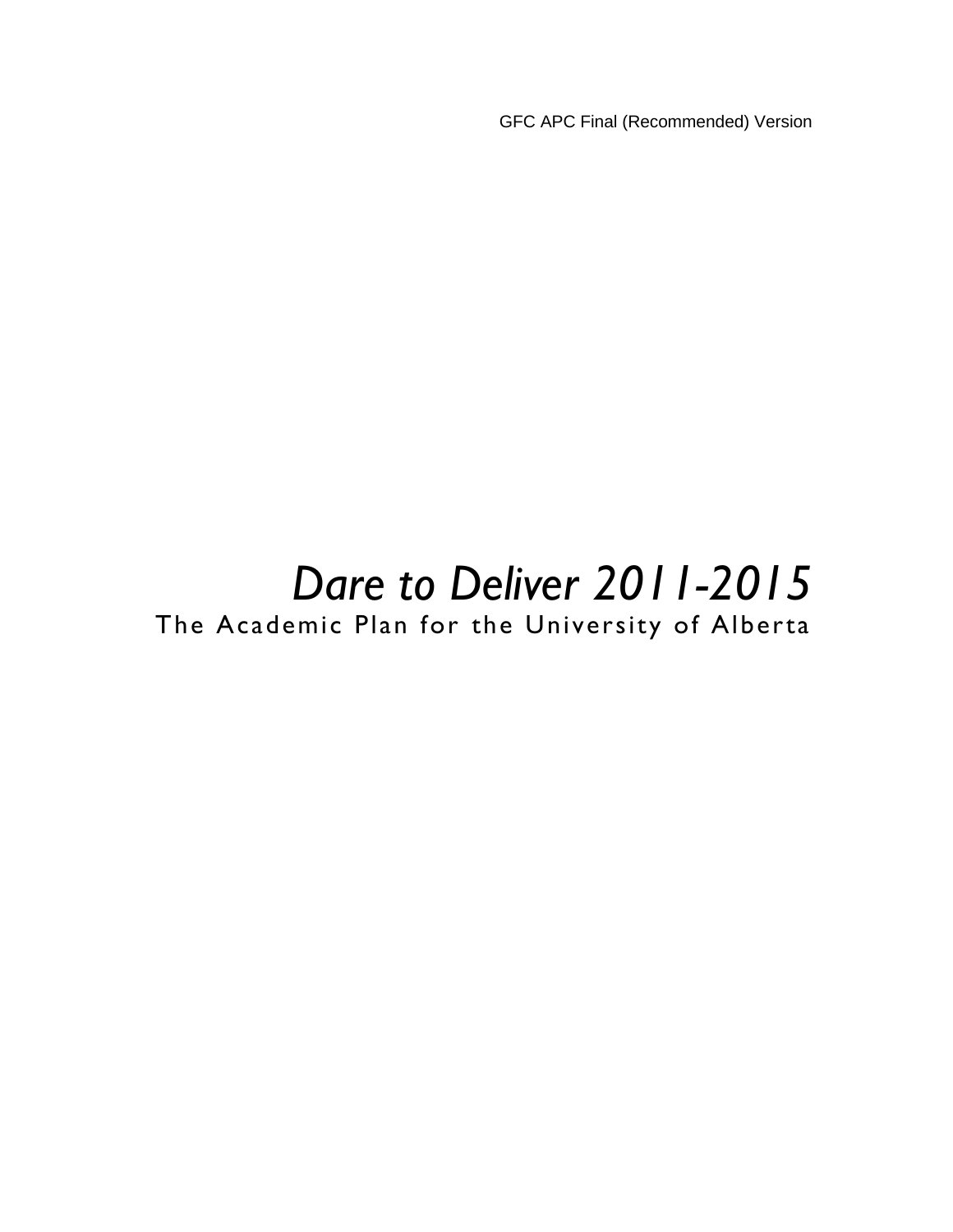## **Introduction**

*"The modern state university has sprung from a demand on the part of the people themselves for intellectual recognition, a recognition which only a century ago was denied them. The result is that such institutions must be conducted in such a way as to relate them as closely as possible to the life of the people. The people demand that knowledge shall not alone be the concern of scholars. The uplifting of the whole people shall be its final goal."*

*Henry Marshall Tory, address to the first convocation, 1908*

Certain characteristics define every major university. Chief among these is the quality of its people—students, staff, faculty, and alumni. Attracting and engaging talented, dedicated people is the hallmark of a great university and the foundation of the University of Alberta's ongoing success. This is clearly evident in the professoriate, research, administration and support staff across the academy. It is also true of the undergraduate students, graduate students, and post-doctoral fellows who surge onto campus each year – they are the lifeblood of our University. We will continue to celebrate and find inspiration in the quality and dedication of all members of the academy.

Collegial governance is another crucial characteristic of major universities, one that rests on the fundamental concept of academic freedom. Anchored in collaboration and consultation, it allows the University to incorporate and harness the various ways the academy pursues its teaching, learning, research, and service missions. We all benefit from collegial governance; it is at the heart of our success as an institution.

It is also essential for our University to preserve, protect and enable an academic environment in which its scholars are able to pursue diverse forms of research and creative activity. Whether our scholars are driven by curiosity or motivated to meet a societal challenge, their capacity to pursue scholarly endeavours free from undue influence is a hallmark of a great university and will continue to characterize the University of Alberta.

Equally important, an outstanding student experience is at the heart of an outstanding university. As a research and teaching intensive university the University of Alberta is well positioned to offer exceptional learning opportunities to all of its undergraduate and graduate students, opportunities equal to those of the best public universities in the world. We reaffirm the importance of providing all students with the opportunity to participate in research and creative activities as part of their learning experiences. While recognizing that intellectual and creative engagement occurs first and foremost in the classroom, studio, laboratory, or field, we remain committed to providing more and better co-curricular opportunities for students. It is also important that all the University has to offer remains relevant and accessible to our diverse student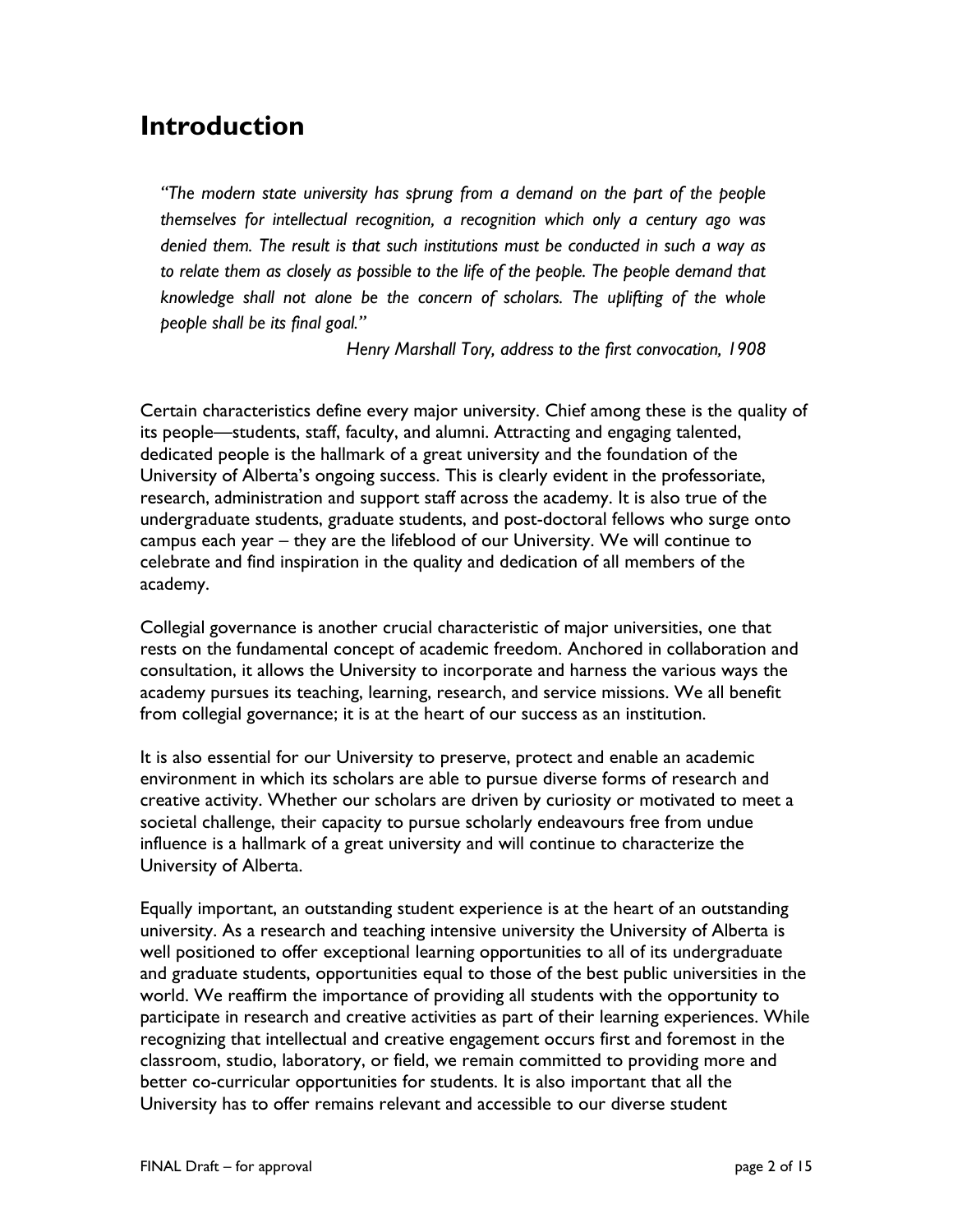population on our multiple campuses, and that students have the range of effective and appropriate supports that allow them to fully realize their potential during their time at the University of Alberta.

The University of Alberta is the flagship post-secondary institution in its namesake province and one of the leading medical-doctoral universities in Canada. We have seen tremendous physical growth across and within our five campuses adding much-needed space for teaching and research, while also developing innovative new programs and improving connections to our communities near and farther afield.

Development of the academy has progressed and been channeled through the previous academic plan *Dare to Deliver*. We continue to build on the achievements of the last five years, and in this sense, the current plan for the academy is evolutionary rather than revolutionary. The strategic investments of *Dare to Deliver* allow us to refocus on and consolidate our core strengths in teaching and research, reinvigorating our commitment to delivering the kind of extraordinary student experience associated with an outstanding university.

As a leading public institution, the University of Alberta shapes and develops our society and culture. Over the next five years, pressures are likely to emerge from changing demographic trends in our student population, resource constraints, the role of technology in the classroom, emerging requirements for research that crosses conventional disciplinary borders, new structures in research funding, and competition from increasing numbers of post-secondary institutions around the world. These new challenges come at a time when the global economy is still recovering from a severe recession. Governments and members of the public will be looking even harder at universities to deliver solid returns on public investments as evidenced by success in educating and training workforces, developing the next generation of leaders and problem solvers, and leading the way to renewed and sustainable prosperity through innovation and technological developments.

First implemented in 2006 and recently renewed, *Dare to Discover* articulates the values, vision, mission and cornerstones that together define a framework to chart the course for the University of Alberta towards becoming one of the world's great public universities. It connects our aspirations with the traditional foundation of our academy, guiding our growth and development.

*Dare to Deliver 2011-2015 – the Academic Plan of the University of Alberta* aligns with *Dare to Discover's* four cornerstones to continue putting its strategies into action. These cornerstones not only help define who we are and want to be, the diverse nature of our scholarship, the places and partners of our work, but also how we can continue to transform our University for the better.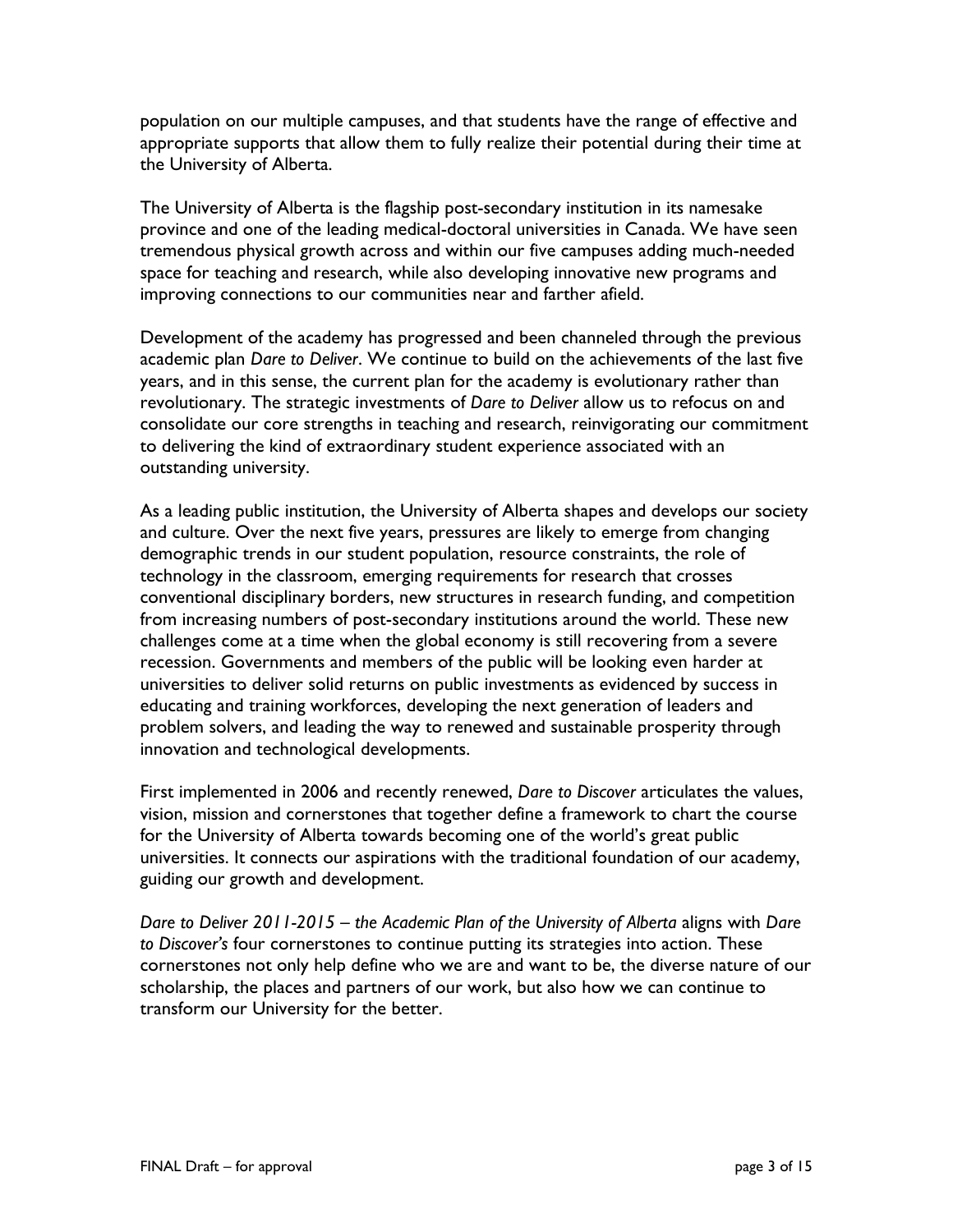# **Cornerstones**

## *Talented People*

The essence of the academy is its people, and engaging in academic pursuits is a distinctly human endeavour. From the democratic promise of President Tory's founding aspiration to the University's values and vision today, talented and engaged people are the common thread that helps define who we are and want to be as an outstanding institution. One of our key strengths is the diversity of our talented people in every area of the University.

The core work in this cornerstone remains focused on attracting, developing and retaining outstanding people - faculty, staff and students. Much of this is done at the faculty, department or unit level, but there are common activities and initiatives that can be effective in supporting these efforts to enlist talented people.

As the cornerstones are mutually supportive, many of the objectives and initiatives of each are connected to the success of the others—and Talented People is fundamental to all. Fostering a first-rate culture of research and creative activity, for instance, plays a huge role in recruiting and retaining leading-edge faculty. Continuing the University's tradition of teaching excellence and innovation by its faculty is essential to attracting the best undergraduate and graduate students and post-doctoral fellows—all of whom become the University's best ambassadors and our most effective means of transferring knowledge to society when they leave our halls. Other initiatives, such as welcome centres and student services, serve to help individuals connect and communicate within the academy, playing a crucial role in support and retention, particularly for international students, post-doctoral fellows and faculty.

When we focus on our students, we consider the student holistically. Student wellness is a vital part of the vibrancy of the university and can be supported through many avenues, from safe and respectful learning environments to access to space for physical health and wellbeing.

Finally, it is essential that the University continue to find ways to appropriately support and develop all members of the academy, and to recognize in meaningful ways their diverse contributions. Professional development is a vital component of a great university. Our aim is for that point where the goals and aspirations of individuals align with those of the University as a whole.

We will enrich our team of talented people by:

#### **Attracting and retaining outstanding people**

**Recruitment:** Recruiting exceptional students, staff and faculty, locally, nationally and internationally.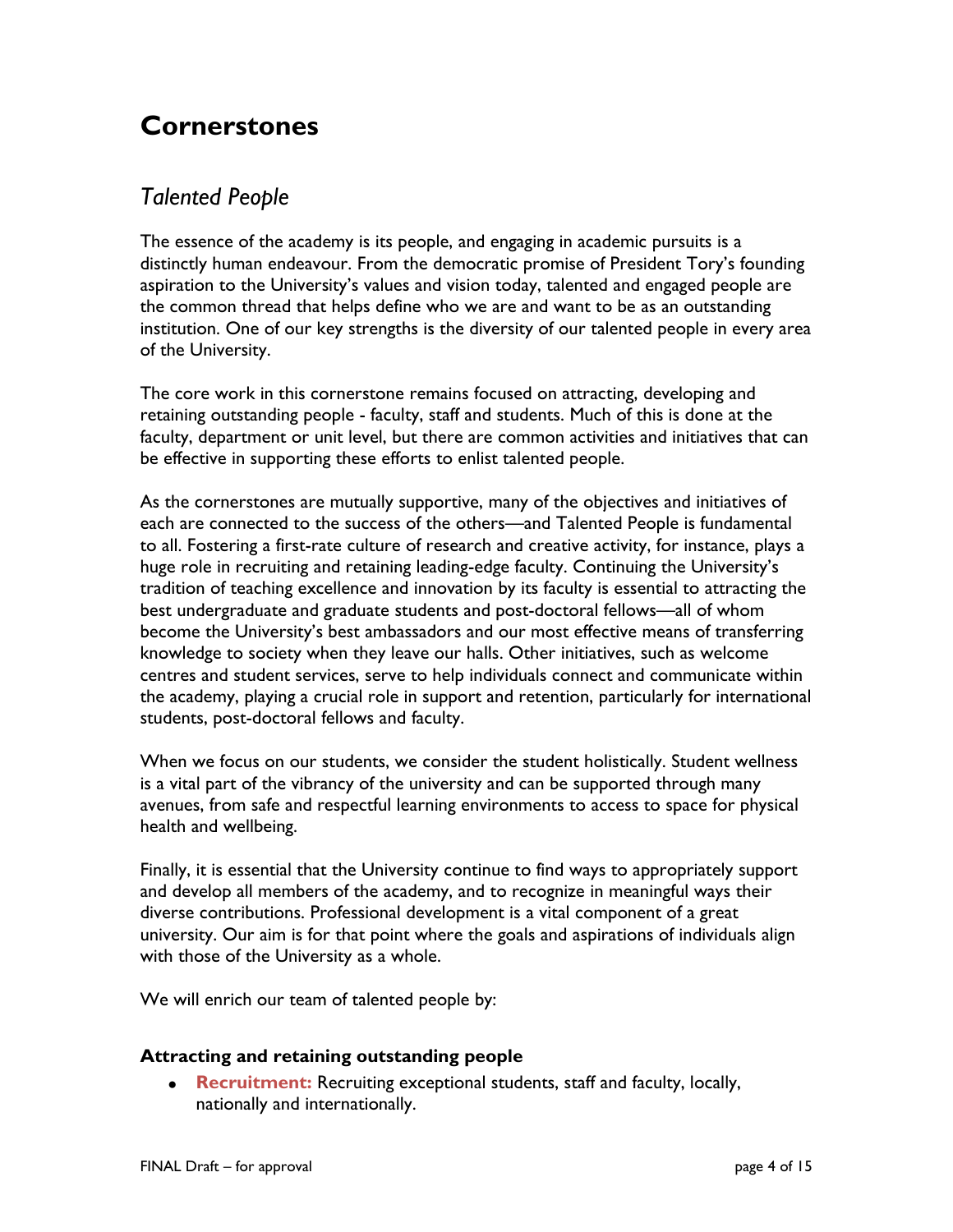- **Welcome Centres:** Supporting the creation of physical and virtual welcome centres for students and alumni.
- **Research Culture:** Fostering a collegial research culture that attracts and engages undergraduate and graduate students, post-doctoral fellows and faculty to extend the frontiers of knowledge within and across disciplines.
- **Learning Culture:** Fostering a collegial learning culture that attracts and engages undergraduate and graduate students, post-doctoral fellows and faculty within and across disciplines.

#### **Training and professional development**

- **Teacher Development:** Creating professional development, mentorship and support networks for anyone who teaches as they move through their careers.
- **Researcher Development:** Supporting the development of researchers and all those who pursue creative activity to become leaders in their fields.
- **Leadership and Staff Development:** Ensuring the academy is ready, willing and able—together and as individuals—to seize opportunities for transformation.

#### **Recognizing and celebrating our people and their accomplishments**

- **Diversity:** Enhancing, recognizing and celebrating the strength provided by the equity and diversity within our community.
- **Employee Recognition:** Providing opportunities for professional growth and meaningful recognition, particularly for those involved in service and support activities within the University.
- **Teaching and Research Recognition:** Actively pursuing recognition for excellence in teaching, research and creative activity through national and international awards.

#### *How will we know we are making progress?*

There will be a mix of qualitative and quantifiable metrics including goals such as:

- retention rates for a diverse community of faculty, staff and students will be improved;

- progress is made towards attaining target ratios that enrich and enhance teaching, learning and research: 1:3 graduate student:

undergraduate student; 1:4 professor: graduate student; and 1:16 professor to overall student number.

- awards and recognition for individual and academy accomplishments are increased in number and variety;

- more students, staff and faculty are recognized as leaders in their fields and communities;

- all members are more engaged in the academy.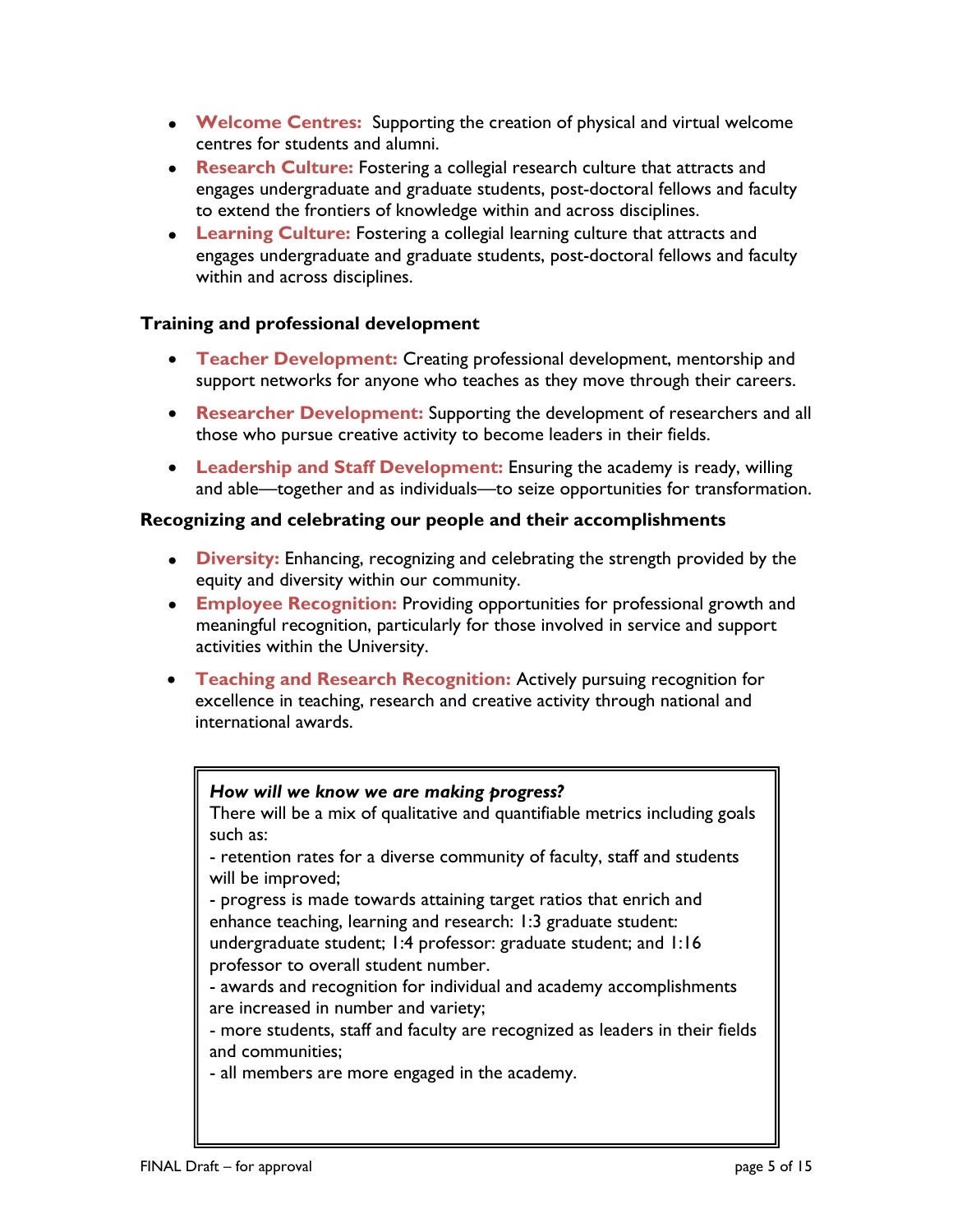## *Learning, Discovery and Citizenship*

If talented people are the essence of the University of Alberta, then learning, discovery and citizenship encompass our essential work. In the simplest terms this cornerstone outlines our vocation as scholars at a public university, defining our collective dedication to teaching, research and service. The University of Alberta has a history of excellence and innovation in teaching and research as well as service, based on a philosophy that considers every member of the institution part of the scholarly process. *Dare to Deliver 2011-2015* reaffirms our commitment to that core scholarly work.

A great university has at its foundation the ability to offer an outstanding student experience. While that experience starts in the classroom, studio, laboratory, field, or community the research-intensive environment at the University of Alberta offers a qualitatively unique educational and training experience for students. Through curricular and co-curricular activities, students learn fundamental skills, attitudes and values as they contribute to the advancement of knowledge and society, taking the University's research and scholarship into communities near and far. *Dare to Deliver 2011-2015* challenges members of the academy to continue to think deeply about how to connect their research with their students' learning experiences, and to engage students in the excitement of pursuing their own research projects.

We also recognize that our instructors employ many teaching methodologies and that our students learn in many different ways, both inside and outside the traditional settings. We will harness the innovative talents of our teachers and researchers to find fresh new ways of integrating the University's tremendous breadth and depth in traditional academic disciplines with training focused on specific attributes and competencies. We will provide a range of effective supports to enable students and instructors to discover and create optimal educational experiences. To this end, students are encouraged to take the lead in designing and implementing their educational experience at the University, to design their own futures in research, creative works, and service to society.

The University of Alberta's long tradition of excellence in creative inquiry and research will lead the way. Our research and creative activities are driven by both passionate curiosity and pressing social need, fostering a culture that enables the pursuit of both. It sets an indelible example of engaged scholarship and civic involvement for scholars at every level, from the undergraduate student to post-doctoral fellow and professor. Whether making fundamental discoveries or striving for the broader benefit of society, the University's culture of encouraging leading edge research and creative activity through learning, discovery and citizenship will also support our scholars participating in national and international discussions.

We will also tackle the challenge of reinvigorating the way we undertake research and creative activities at the University of Alberta with the same enthusiastic spirit of innovation and commitment to continuous improvement that inspires our teaching. We will strive to break down barriers and forge new connections for our creative and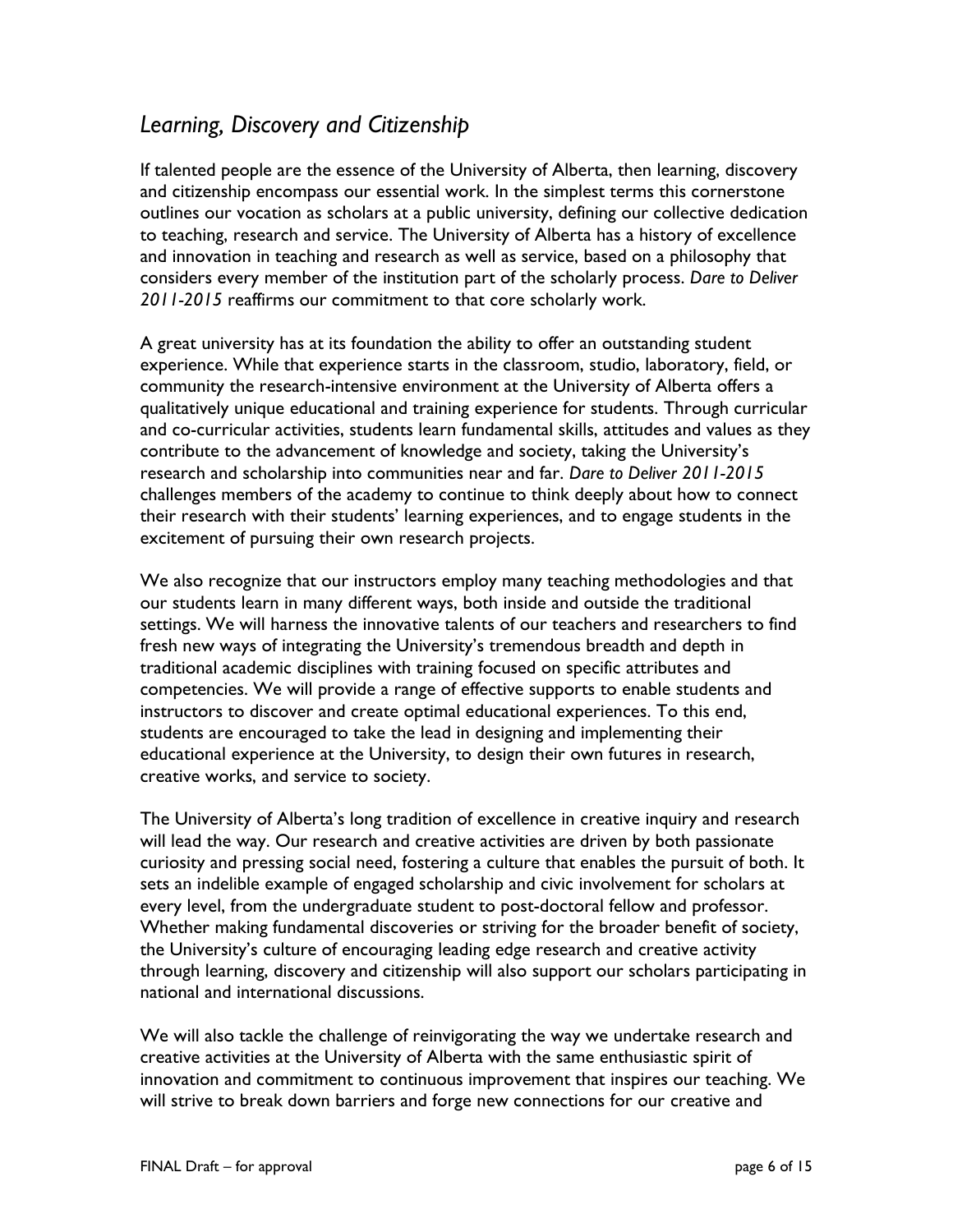research communities. We will encourage all individual researchers and creative artists to achieve their full potential while also promoting the development of "constellations" in areas of existing and emerging scholarly interest and strength, which could include, for example, Northern studies, sustainability and cross-disciplinary health studies. We only have to look to the Faculty of Native Studies, the only one of its kind in Canada, for an example of what can be accomplished through collaborative community and academic effort. This vision sees collaboration developing within and across faculties, as well as with other research and creative institutions outside the University. Such partnerships will incorporate and leverage different scholarly perspectives and approaches, thus integrating innovation to advance our overall understanding of our world and more effectively benefit society.

For in the end, our teaching and research endeavours at the University of Alberta are aligned with President Tory's vision that public universities serve the communities that support them. Those communities are increasingly global as well as national and local, and we strive to be good, engaged citizens of all the communities that are touched by our endeavours. We will continue to support research and educational opportunities that benefit our communities, and to celebrate the service our faculty, staff, students and alumni provide to the people of Alberta, Canada and the world.

We will foster and enhance learning, discovery, and citizenship at the U of A by:

#### **Providing meaningful learning opportunities**

- **Undergraduate Research:** Enhancing structured opportunities to develop undergraduate inquiry and research skills, such as establishing an office of undergraduate research and expanding community service learning and co-op programs.
- **Attributes and Competencies Upon Graduation:** Articulating and supporting the development of core sets of skills, attributes and values to be incorporated into graduate and undergraduate programs, while recognizing that each Faculty will best decide how to move in this direction, which could include reviewing and updating the curriculum.
- **Capstone Courses and Certificates:** Developing further capstone initiatives as well as theme-based and skill-specific certificates, enabling students to receive academic recognition for their pursuit of multiple interests and cross-disciplinary learning.
- **Professional Academic Development:** Offering a comprehensive range of training, development and leadership opportunities in non-disciplinary skills to graduate students and post-doctoral fellows.
- **Leadership and Citizenship Values:** Cultivating the values of citizenship, engagement, equality, respect, diversity and community across the University and beyond, as exemplified in the broader Canadian context.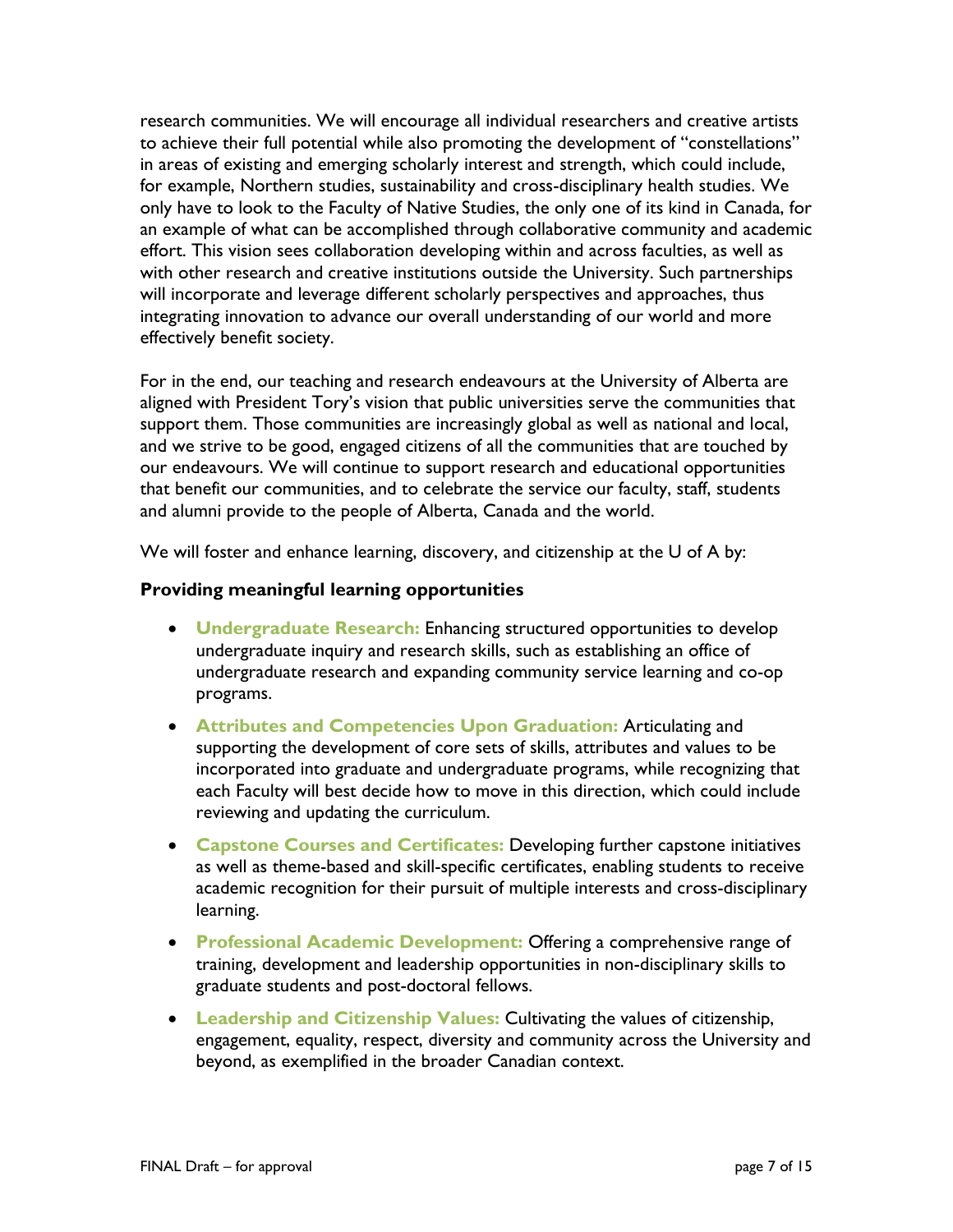#### **Ensuring high-quality support structures to support learning**

- **Advising and Mentorship:** Creating a seamless advising infrastructure for all students across the University.
- **Assessment and Grading:** Renewing our university-wide Principles on Assessment and Grading.
- **Academic Integrity:** Fostering a culture that understands and expects the highest standards of academic integrity.

#### **Enabling world-class leading-edge research**

- **Research Funding:** Ensuring that funding, support and recognition mechanisms are appropriate for all research and creative activity.
- **Research Constellations:** Encouraging scholars to establish innovative research networks within and across faculties, as well a nationally and internationally, particularly in areas of existing and emerging strength.
- **Big Questions:** Fostering the continued development of a research culture that encourages scholars to tackle tough questions, look for big ideas, and make their inquiries relevant to their peers and to society.

#### *How will we know we are making progress?*

There will be a mix of qualitative and quantifiable metrics including goals such as:

- the high level of teaching quality at the University is maintained and extended;

- experiential learning opportunities, such a Community Service Learning, practicum, and undergraduate research opportunities, are enhanced;

- graduate students are more active and engaged in the Academy;

- a growing number of certificate programs and flexible learning pathways are established;

- collaborative and interdisciplinary research programs are enhanced;

- an increased number of postdoctoral fellows;

- research productivity and the number and value of Tri-council and other funding commitments are increased.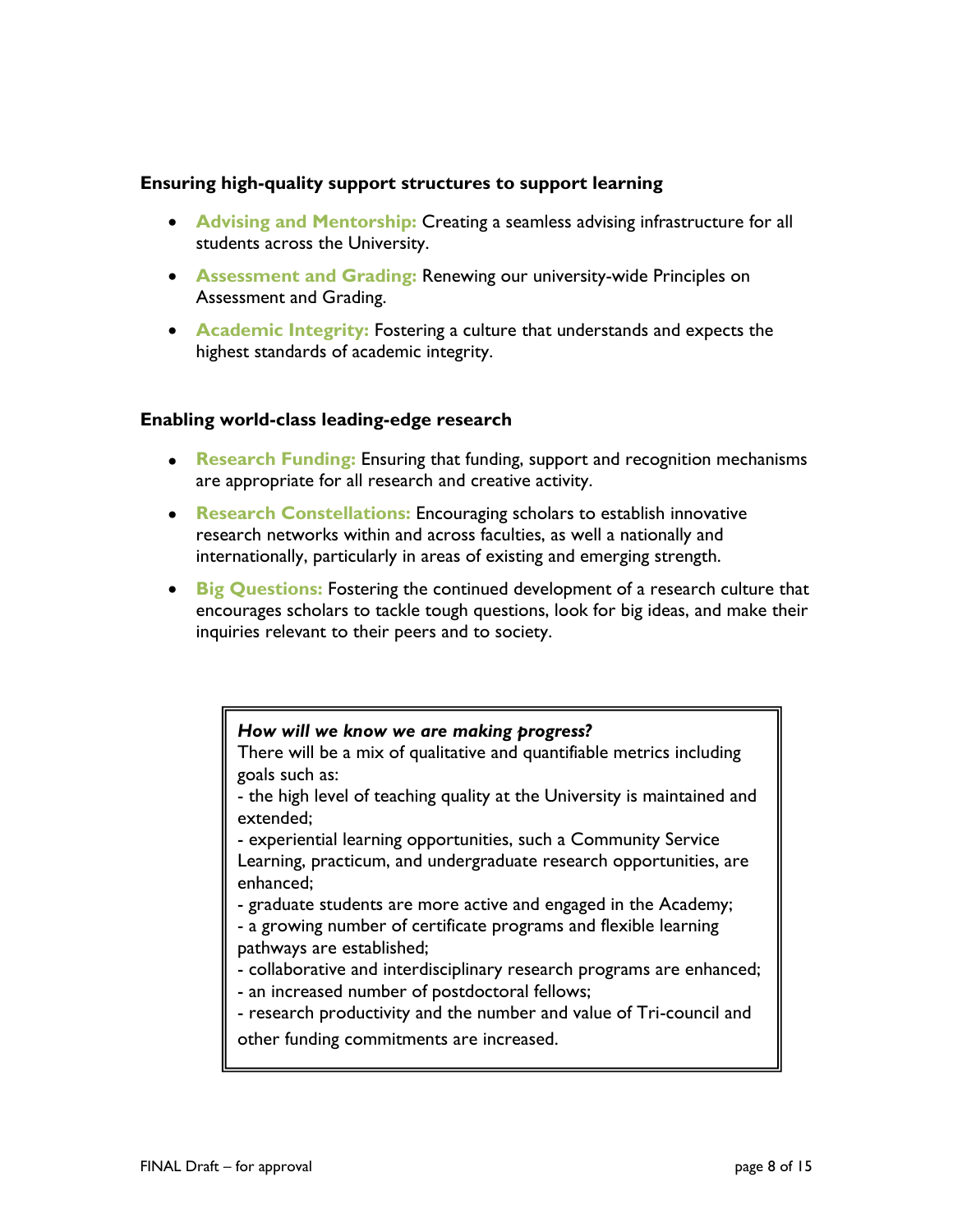### *Connecting Communities*

While its physical campuses are located in Northern Alberta and centred on an inextricable and symbiotic relationship with Edmonton and the Capital Region, the University of Alberta has connections near and far to communities across Alberta, Canada, and around the world. Our academy is connected to diverse communities and forgets neither its place nor its history, including recognition that the University of Alberta stands respectfully on lands once known only by aboriginal peoples.

The University of Alberta is internationally recognized as a premier teaching and research-intensive university. This recognition is hard-won, and its continuation requires that we work with and alongside our international partners to lead scholarship on local, national and international stages. In turn, this premier standing yields multiple benefits to the communities within which our campuses stand.

By connecting our students and researchers with institutions and communities around the globe we will be able to influence and help shape the future prosperity and well being of the province, our country and the world.

The University of Alberta will connect with communities by:

#### **Embracing Alberta's history and contemporary place**

- **Aboriginal Foundation:** Celebrating the diverse First Nation, Inuit and Métis histories and cultures throughout the physical, virtual, ceremonial and intellectual spaces of the University.
- **Campus Saint Jean/Augustana Campus/Enterprise Square:** Embracing and extending strengths such as la Francophonie at Campus Saint-Jean, and our rural and urban connections via Augustana Campus and Enterprise Square, in order to enhance the University's interconnectedness with local communities,

#### **International teaching and learning**

- **International Expertise**: Strengthening international and intercultural dimensions in teaching and learning in curricular and extra-curricular programming, to prepare students for an increasingly international and intercultural range of career opportunities.
- **Global Engagement:** Cultivating a body of globally engaged students, alumni and faculty who understand the diverse historical and cultural perspectives of current international issues and relationships and are able to work with integrity and purpose within globalized contexts.
- **Collaborative programs:** Creating more internationally collaborative models of course delivery, such as dual and joint degrees for undergraduate and graduate programs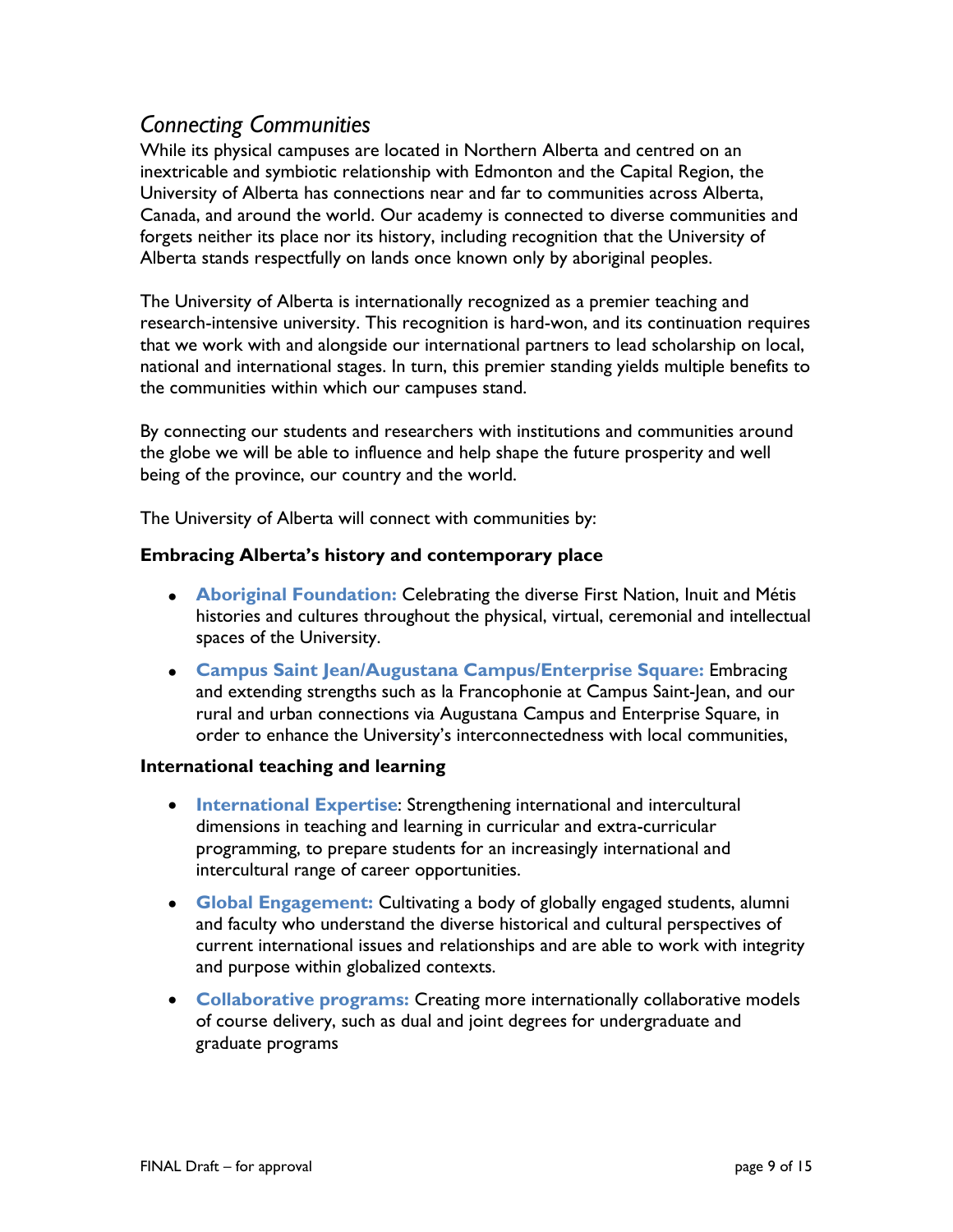**International scholars:** Celebrating the presence of international students and faculty on our campuses and assisting them with the best possible support for their success and wellbeing.

#### **Enhancing our presence in the world**

- **International Research:** Nurturing strong international research linkages, collaborations and consortia.
- **Research Translation:** Building stronger and more effective mechanisms to translate research and share the creative activities of our scholars for the benefit of society.
- **Alumni Engagement:** Creating opportunities for alumni and the University to engage in mutually beneficial activities.

#### **Our community**

- **Social Spaces:** Encouraging the development of social spaces on our campuses that promote interaction and collaboration among members of the University community.
- **Great Neighbours:** Continuing to foster mutually beneficial relationships with and contributions to our home communities of Edmonton and Camrose.

#### *How will we know we are making progress?*

There will be a mix of qualitative and quantifiable metrics including goals such as:

- an Aboriginal gathering place is established;
- partnerships with research organizations and top-tier international collaborators are increased;

- five dynamic campuses are thriving and working well within the local communities of Edmonton, the Capital Region and Camrose;

- program innovation is enhanced with partners in Alberta, across Canada and internationally;

- the numbers of incoming international students and outbound education abroad students are increased;

- the number and breadth of innovative models that integrate an international dimension in course delivery is increased.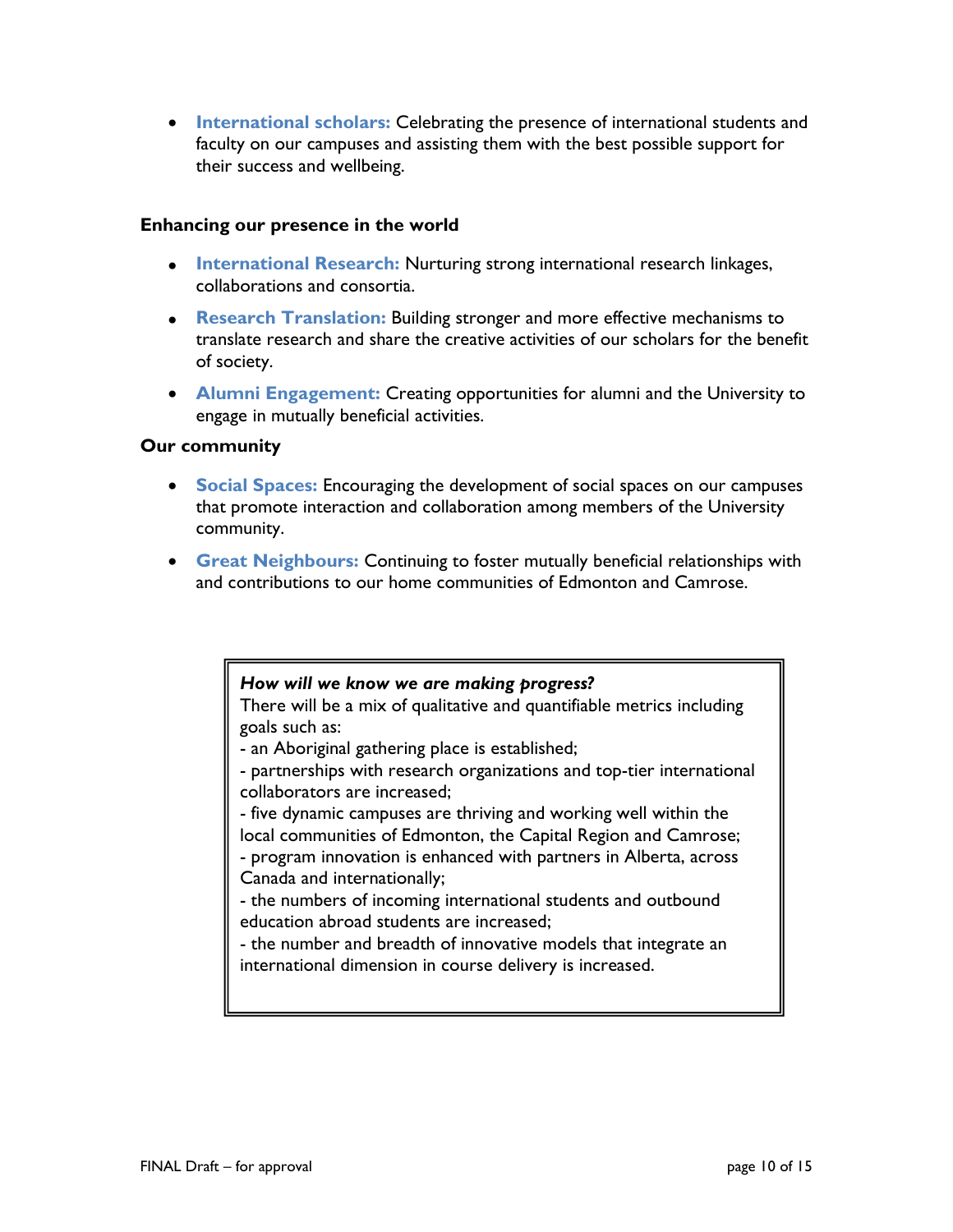## *Transformational Organization and Support*

Transformation of the academy is never complete. Our core work of teaching, research and creative activity, and service continues to evolve and we are well positioned as a great public university despite the current financial constraints.

The sustained progress made by the University of Alberta in recent years is evident in new buildings like the Centennial Centre for Interdisciplinary Science, Student Forum and Library at Augustana Campus, and the Edmonton Clinic Health Academy; in initiatives like the Centre for Writers, the China Institute, and the Centre for Teaching and Learning; in groundbreaking partnerships like the Helmholtz-Alberta Initiative; and leading-edge research institutes such as the National Institute for Nanotechnology, Li Ka Shing Institute for Virology and the Kule Institute for Advanced Study. Our reach and connection with external communities has been extended and improved through the establishment of Enterprise Square and continued development of Augustana Campus and Campus Saint-Jean. We have one of the finest University libraries in North America, one that serves as a library of record. These are all competitive academic advantages, on which we can build.

Many of the physical transformations are not immediately obvious. Developments such as the improved air handling system in Chemistry may be invisible to most but are important progressive steps the University is taking to improve the physical environment on campus. The investments we have made in renovating and improving existing teaching and research space are not as dramatic as the construction of new buildings but they are equally important. As well, sustainability principles and best practices will continue to be implemented throughout the academy, particularly in the design and operation of facilities and programs.

If there is one area where the academy needs to be revolutionary rather than evolutionary it is with information and communication technologies (ICT). Advances in ICT are transforming our world at an astonishing rate. Universities, including ours, have traditional information technology infrastructures that are ill-suited for the radical shift to mobile computing that is already underway. We will position ourselves to support the mobile, connected ICT campus of the not-so-distant future, else we run the risk of becoming increasingly irrelevant to the needs of our students, staff and faculty.

In addition to mobile computing, we will continue to provide increasingly sophisticated and useful electronic tools to support and enhance the teaching, learning and administrative experience at the University. An academy supported by a truly modern set of ICT tools and infrastructure will further enable the discovery, dissemination, and application of new knowledge through teaching and learning, research and creative activity, community involvement, and partnerships. We will also ensure that our faculty, staff and students receive the training and support they need to take advantage of enhanced technological capacity.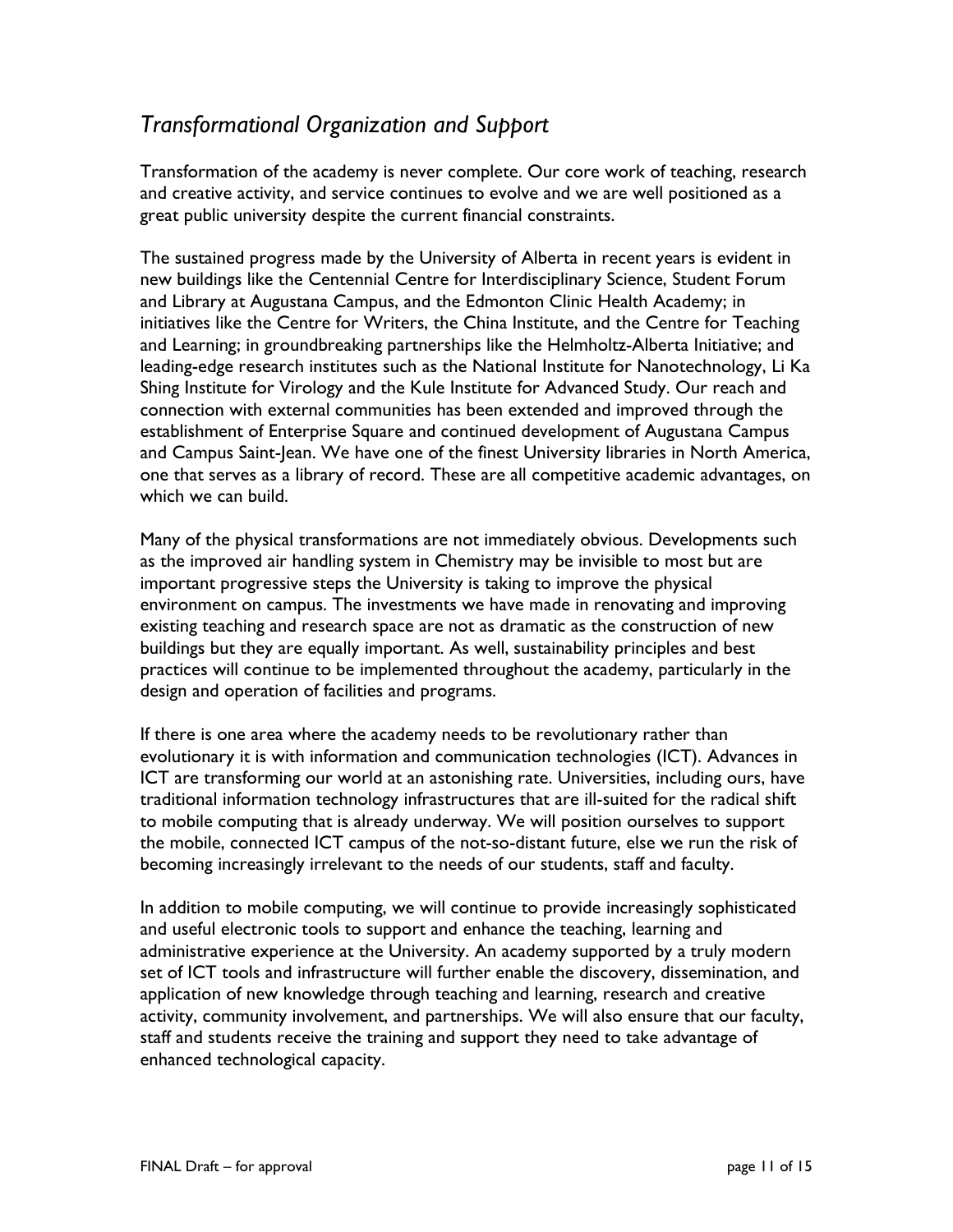While the physical aspects of the academy are important, the University of Alberta is fundamentally about people. We will continue to welcome, orientate, inform, and connect new members of the academy with their communities on our campuses. We'll also simplify routine reporting and find other administrative efficiencies to better enable faculty and staff to focus energy and expertise on their core work at the University. It is also important that all the University has to offer remains relevant and accessible, and that students have the appropriate support mechanisms and services to allow them to realize their full potential. Reducing the bureaucratic complexity for students will be a priority, including the development of an enhanced and interactive University Calendar that will be integrated with other administrative systems. All in all, we will work diligently to meet the needs of students to create an outstanding student experience at a great university.

We will enable the continued transformation of the University of Alberta by:

#### **Transformational stewardship**

- **Input for Improvement:** Inviting everyone to reflect on and articulate ideas for making the University an even better place to live, work and study.
- **Sustainable Foundation:** Embracing the principles of sustainability (economic, environmental, and social) in all decision-making processes.
- **Administrative Barriers:** Reviewing and removing policies and procedures that impede progress, slow innovation and reduce our efficiency.
- **Research Leadership:** Nurturing and enhancing an environment where innovative and collaborative research models are encouraged for investigating the frontiers of knowledge.

#### **Implementing the digital learning environment**

- **University Calendar:** Building an interactive University Calendar and developing other media to ignite the imagination and support the ongoing engagement of learners.
- **Progressive IT:** Evolving our computing infrastructure, creating a mobile, connected community able to access information and learning communities anytime, anywhere.
- **Web Enhancement:** Building a dynamic and interactive online presence that enhances communication between faculty, staff, students, our communities and prospective students around the world.
- **Library of Record:** Maintaining our leading role as an international library of record, and supporting our libraries in their transformative role in the University.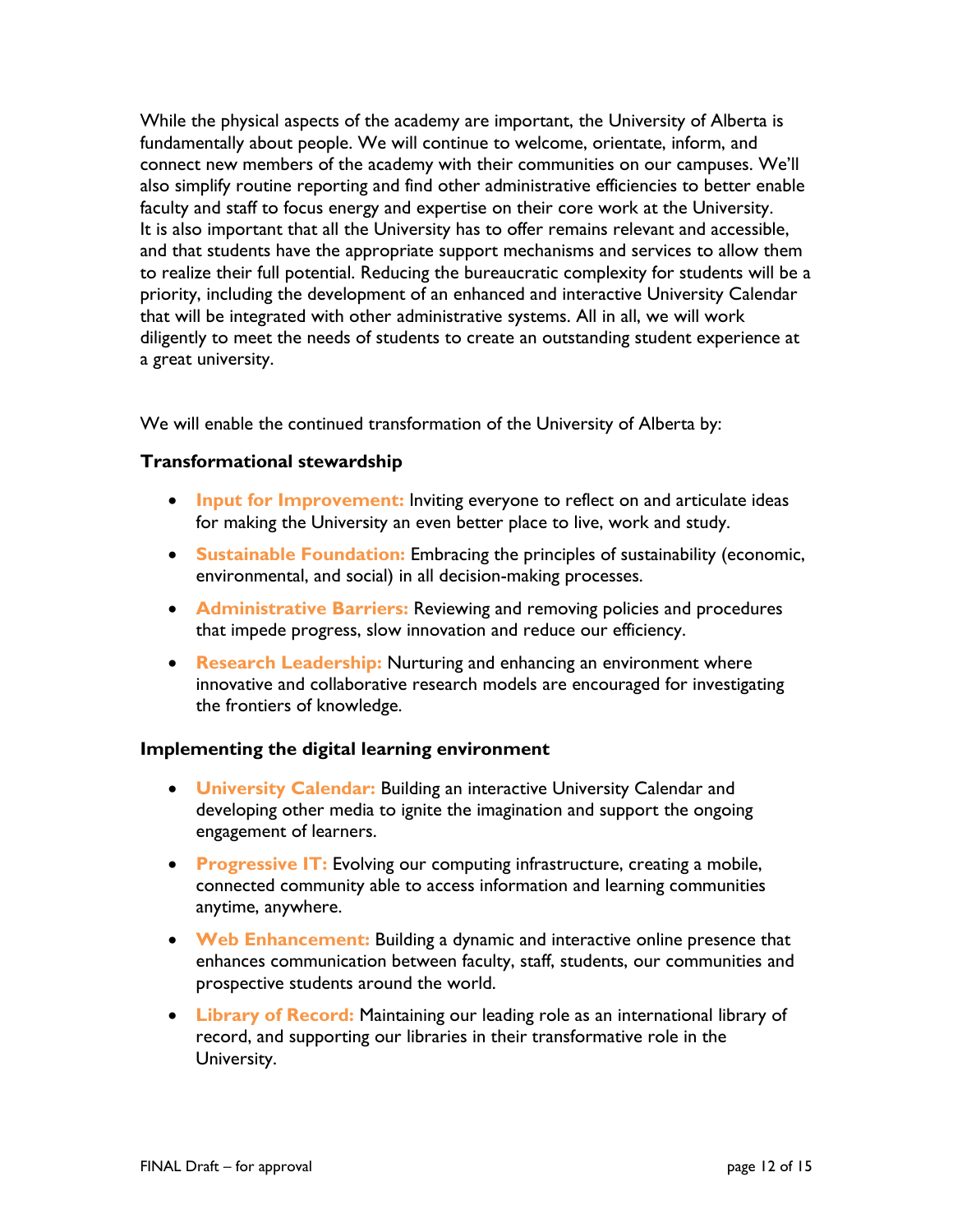#### **Providing targeted student support**

- **Student Financial Support:** Working towards a financial aid infrastructure that strives to offer every interested and qualified student an opportunity to complete a degree at the University of Alberta.
- **Graduate Student Support:** Encouraging and supporting graduate students in obtaining funding from national and international agencies.
- **Childcare and Housing:** Identifying opportunities to address key concerns in areas that underpin student engagement, such as the availability of childcare and accessible housing spaces.
- **International Student Services:** Easing the transition for international students into the University of Alberta, and assisting them throughout their programs.

#### *How will we know we are making progress?*

There will be a mix of qualitative and quantifiable metrics including goals such as: - a robust, versatile, efficient digital learning environment is in place that meets or exceeds contemporary IT expectations;

- support systems for Aboriginal students will continue to enhance a positive, nurturing environment and student experience;

- recommendations from cross-academy committees on academic and

administrative efficiency and effectiveness have been or are being implemented; - students report they have the tools and support they need to succeed,

including a more student-friendly bureaucracy;

- a greater number of graduate students and post-doctoral fellows with national and international funding are engaged in the academy;

- sustainable operations are implemented across our campuses and are becoming best practices;

- support efforts by Facilities and Operations to establish more childcare and housing spaces.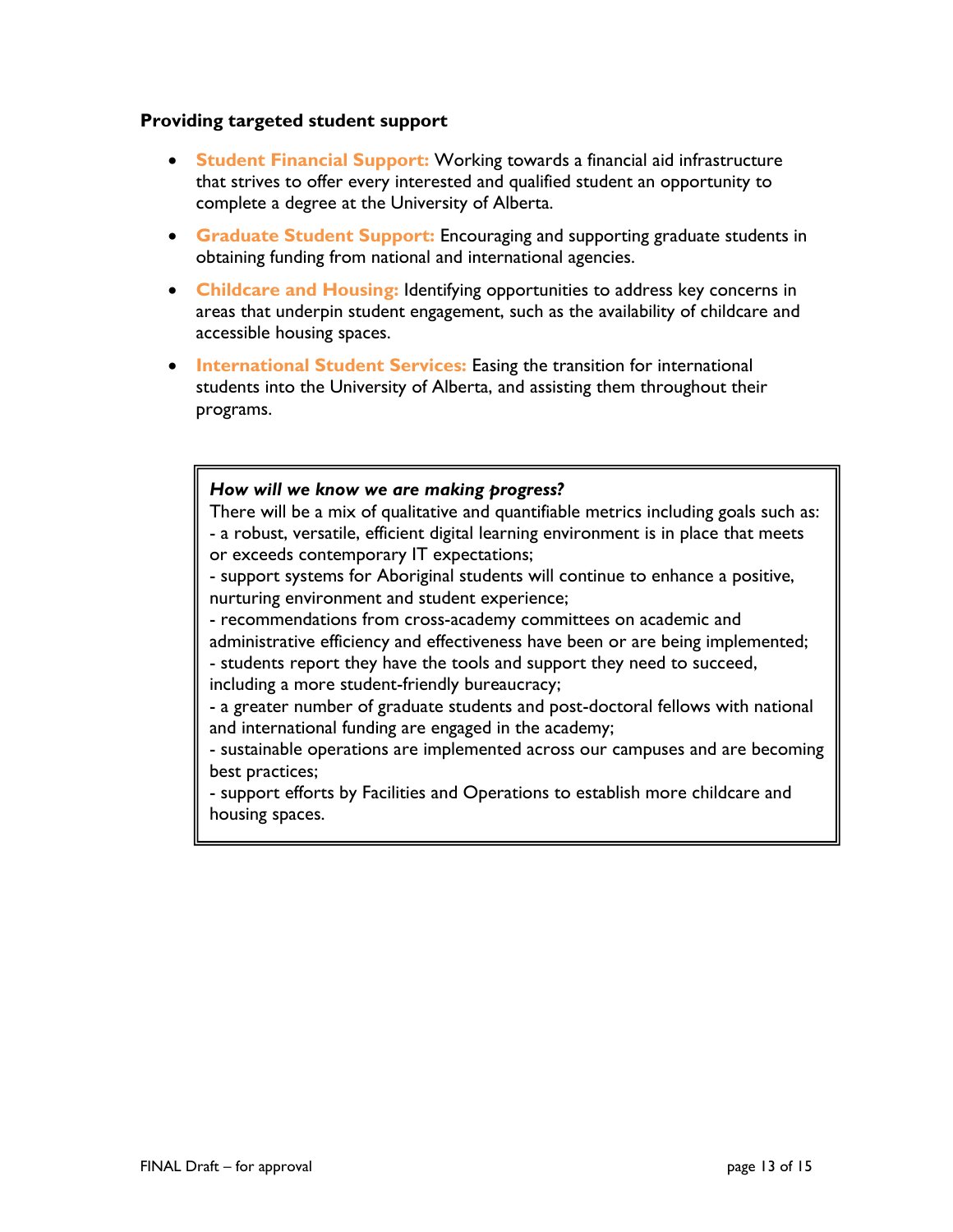# **Conclusion**

As we turn our attention to the path ahead, there is incredible potential on the horizon for the University of Alberta. Our academy continues to make progress based on shared and deeply held values. Rooted in our collegial structure and founding democratic purpose, we will continue to encourage and support our students, staff and faculty to become fully engaged in university life, reinvigorating the sense of pride in belonging to the University of Alberta as well as our collective contributions to the growth and success of our communities.

We will nurture a responsive, compassionate, fair and inclusive academic community, one that embraces diverse viewpoints and backgrounds, supports academic freedom and open inquiry, and seizes opportunities with passion and creativity. By encouraging innovation and best practices while focusing our investment of time and resources, we can reinvigorate our commitment to carrying out the core mission of the University of Alberta. Members of the academy will continue to find joy and inspiration in our individual and collective ability to affect the wider community through our actions.

The collegial ties at the foundation of our academy will be strengthened through our ongoing pursuit of innovation and excellence in teaching, research and creative activity. The University of Alberta will continue to solidify its place as a worldwide hub for scholarship in a dynamic, global learning community. Thus, the University will continue to evolve as a microcosm of local and global citizenship, thriving in the mutual respect and understanding between and among cultures while fostering a passionate and abiding curiosity about ourselves and the world around us. In this way, we will proceed together towards the uplifting of the whole people.